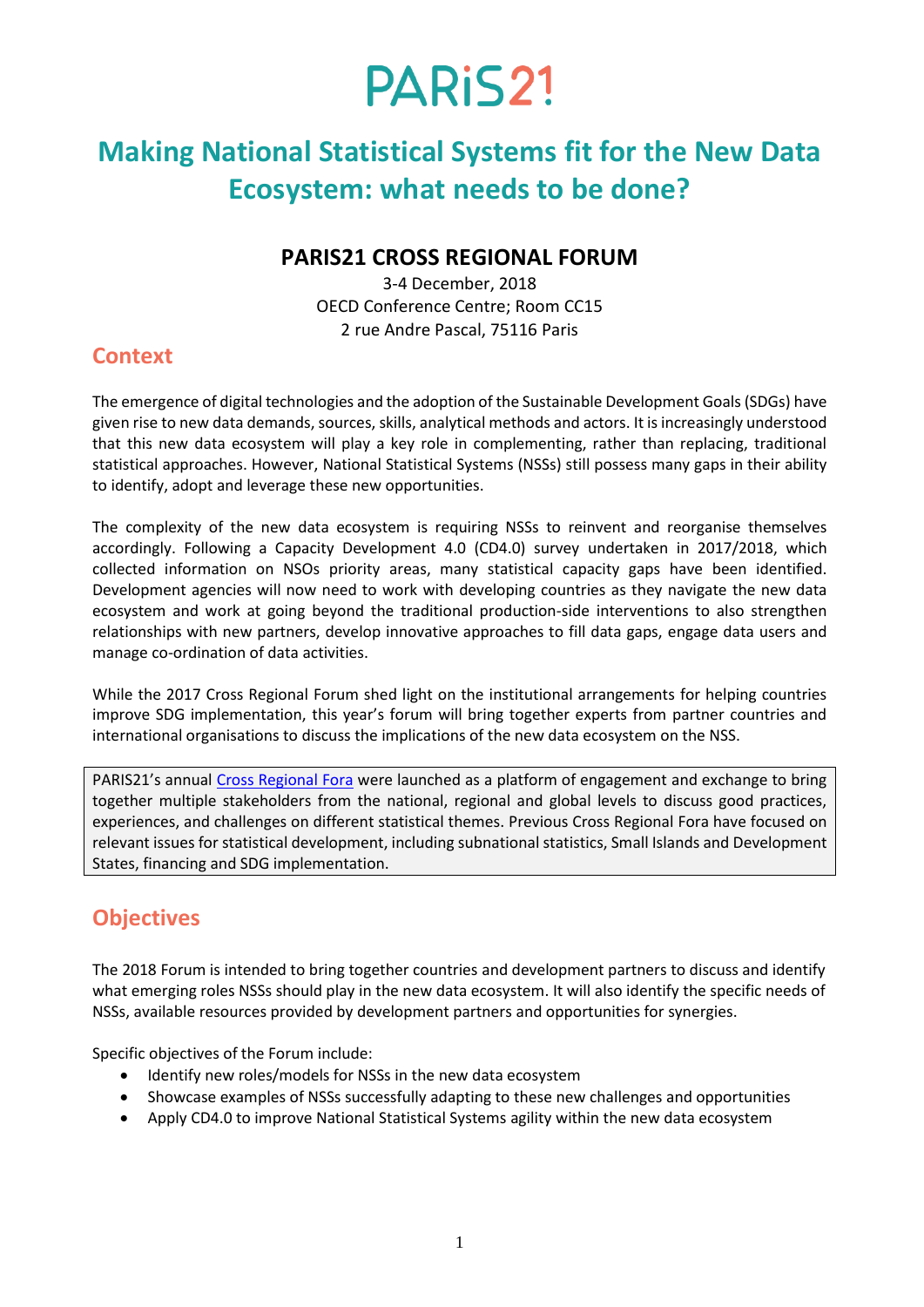### **Agenda**

## **Monday, 3 December 2018**

| <b>Time</b>                                                                                  | <b>Duration</b><br>(min) | <b>Title</b>                                                                                                                                                                                                                            | Presenter                                                                                                        |  |  |  |
|----------------------------------------------------------------------------------------------|--------------------------|-----------------------------------------------------------------------------------------------------------------------------------------------------------------------------------------------------------------------------------------|------------------------------------------------------------------------------------------------------------------|--|--|--|
| <b>Session 1: Welcome and opening remarks</b><br><b>Chair: Mr. Johannes Jütting, PARIS21</b> |                          |                                                                                                                                                                                                                                         |                                                                                                                  |  |  |  |
| 08:30                                                                                        | 30                       | Registration                                                                                                                                                                                                                            |                                                                                                                  |  |  |  |
| 09:00                                                                                        | 15                       | Welcome                                                                                                                                                                                                                                 | Mr. Johannes Jütting, PARIS21                                                                                    |  |  |  |
| 09:15                                                                                        | 30                       | <b>Keynote:</b> The digital economy and what<br>our traditional measures are missing.<br>Measuring consumer welfare using<br>massive online choice experiments.                                                                         | Mr. Avinash Collis, MIT                                                                                          |  |  |  |
| 09:45                                                                                        | 15                       | Q&A                                                                                                                                                                                                                                     | All Participants                                                                                                 |  |  |  |
| Session 2: NSSs in the digital era<br><b>Chair: Ms. Gay Tejada, PARIS21</b>                  |                          |                                                                                                                                                                                                                                         |                                                                                                                  |  |  |  |
| 10:00                                                                                        | 30                       | Reality Check: Within this new data<br>ecosystem, how has digitisation<br>affected your NSO? What has recently<br>been produced? What are the<br>challenges from policy makers,<br>development partners, users and civil<br>society?    | Mr. Baguinébié Bazongo, INSD Burkina<br>Faso<br>Dr. Pudji Ismartini, BPS Indonesia                               |  |  |  |
| 10:30                                                                                        | 10                       | Q&A                                                                                                                                                                                                                                     | All Participants                                                                                                 |  |  |  |
| 10:40                                                                                        | 20                       | <b>Coffee Break</b>                                                                                                                                                                                                                     |                                                                                                                  |  |  |  |
| 11:00                                                                                        | 60                       | Panel discussion: What role should<br>NSSs play to stay relevant and respond<br>to the needs of citizens and decision<br>makers in a modern economy? What<br>leadership qualities we expect from<br>heads of NSOs to support this role? | Dr. Leo Ferres, Universidad del Desarrollo<br>Ms. Emily Poskett, ONS-UK<br>Mr. Jérôme Coffinet, Banque de France |  |  |  |
| 12:00                                                                                        | 30                       | Discussion                                                                                                                                                                                                                              | All participants                                                                                                 |  |  |  |
| 12:30                                                                                        | 15                       | Group photo and networking                                                                                                                                                                                                              |                                                                                                                  |  |  |  |
| 12:45                                                                                        | 75                       | Lunch Break                                                                                                                                                                                                                             |                                                                                                                  |  |  |  |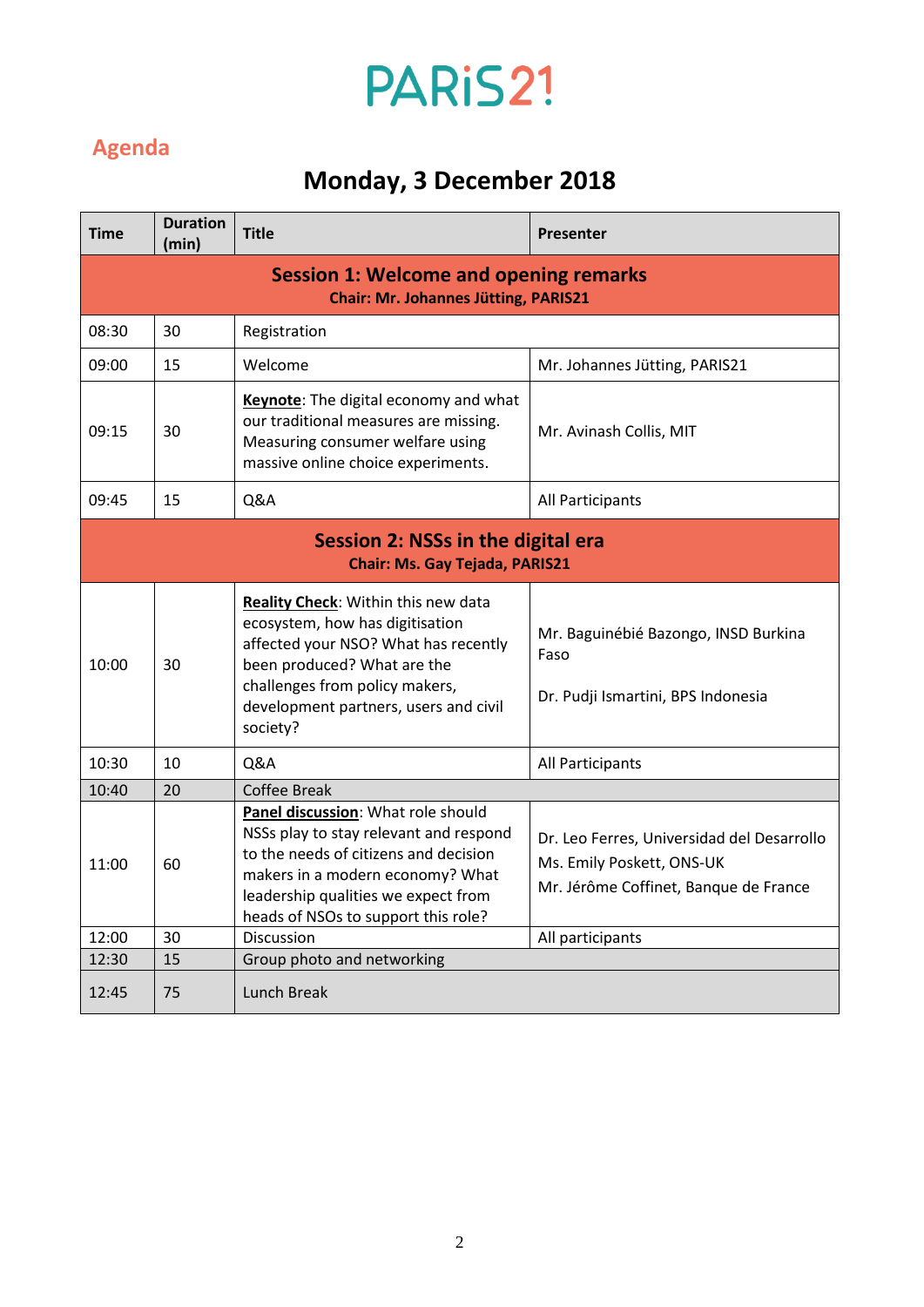| Session 3: New technologies and new measurements in an enabling environment<br><b>Chair: Mr. François Fonteneau, PARIS21</b> |    |                                                                                                                                  |                                                                              |  |  |  |
|------------------------------------------------------------------------------------------------------------------------------|----|----------------------------------------------------------------------------------------------------------------------------------|------------------------------------------------------------------------------|--|--|--|
| 14:00                                                                                                                        | 40 | Data at the most disaggregated level.<br>Integrating different data sources at the<br>subnational level to show what<br>matters. | Mr. Kristofer Hamel, World Data Lab<br>Mr. Rogelio Campos, IIEG Mexico       |  |  |  |
| 14:40                                                                                                                        | 20 | How can developing countries better<br>measure emigration?                                                                       | Mr. Erik Vickstrom, OECD                                                     |  |  |  |
| 15:00                                                                                                                        | 30 | <b>Discussion</b>                                                                                                                | All participants                                                             |  |  |  |
| 15:30                                                                                                                        | 30 | <b>Coffee Break</b>                                                                                                              |                                                                              |  |  |  |
| 16:00                                                                                                                        | 30 | Keeping track with new data sources<br>and analytics.                                                                            | Mr. Arogya Koirala, Kathmandu Living<br>Labs<br>Dr. Jennifer Requejo, UNICEF |  |  |  |
| 16:30                                                                                                                        | 20 | Human resources and skills<br>management for the new data<br>ecosystem. What more has to be done?                                | Mr. Harry François, Statistics Canada                                        |  |  |  |
| 16:50                                                                                                                        | 25 | Discussion                                                                                                                       | All participants                                                             |  |  |  |
| 17:15                                                                                                                        | 15 | Wrap-up of the day: What have we<br>learned?                                                                                     | Ms. Emilia Rossi, PARIS21                                                    |  |  |  |
| 17:30                                                                                                                        |    | Networking with refreshments                                                                                                     |                                                                              |  |  |  |